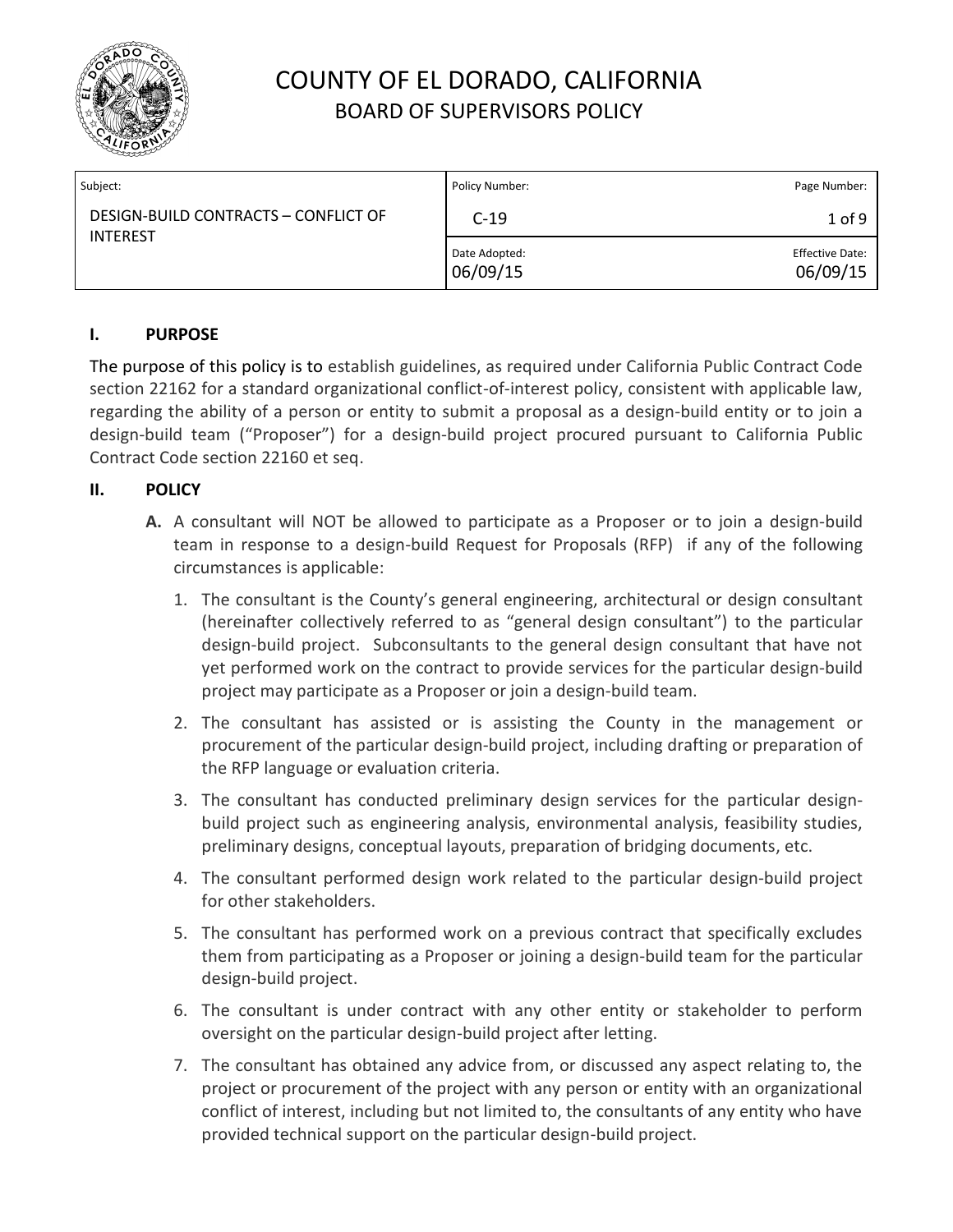

| Subject:                                                | Policy Number:            | Page Number:                       |
|---------------------------------------------------------|---------------------------|------------------------------------|
| DESIGN-BUILD CONTRACTS - CONFLICT OF<br><b>INTEREST</b> | $C-19$                    | $2$ of 9                           |
|                                                         | Date Adopted:<br>06/09/15 | <b>Effective Date:</b><br>06/09/15 |

- **B.** Consultants who may have potential conflicts of interest in relation to the design-build program or project and wish to participate as a Proposer or join a design-build team must:
	- 1. Conform to federal and state conflict of interest rules and regulations.
	- 2. Disclose all relevant facts relating to past, present or planned interest(s) of the Proposer's team (including the Proposer, Proposer's proposed consultants, and subconsultants and or subcontractors and their respective chief executives, directors and key personnel) which may result in, or could be viewed as, an organizational conflict of interest in connection with any design-build procurement including present or planned contractual or employment relationships with any current County employee.
	- 3. Disclose in the response documents to a design-build Request for Qualifications (RFQ) and RFP, all of the work performed in relation to the design-build program and project.
	- 4. Provide ALL records of such work performed for the County so that all information can be evaluated and made available to all potential design-build teams, if necessary.
	- 5. Ensure that the consultant's contract with any other entity, or stakeholder in the design-build project, to perform services related to the design build project or program has expired or has been terminated.
	- 6. In cases where consultants on different consultant teams belong to the same parent company, each consultant shall describe how the subconsultants and or subcontractors would avoid conflicts through the qualification and bid phases of the design-build project.

Upon review of the information provided above, the County will determine, in its sole discretion, if the consultant has obtained an unfair competitive advantage.

**C.** The successful Proposer for a design-build RFP or firms affiliated with this Proposer are prohibited from competing on any agreement to provide construction inspection services for the design-build project. An affiliated firm is one, which is subject to the control of the same persons, through joint ownership or otherwise. Except for subconsultants whose services are limited to providing surveying or material testing information, no subconsultants who provided design services in connection with the design-build project shall be eligible to compete for any agreement to provide construction inspection services for the design-build project.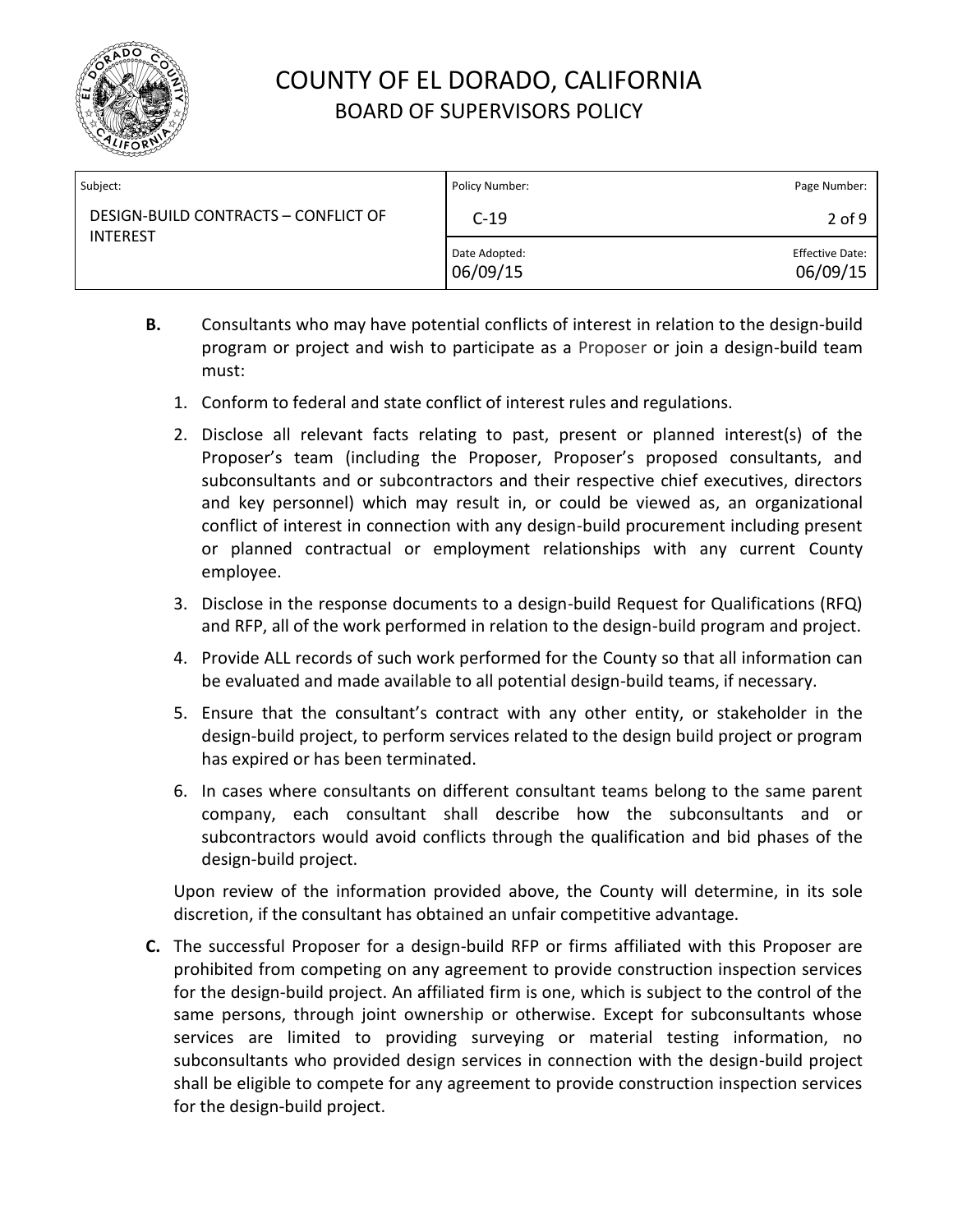

| Subject:                             | Policy Number:            | Page Number:                       |
|--------------------------------------|---------------------------|------------------------------------|
| DESIGN-BUILD CONTRACTS - CONFLICT OF | $C-19$                    | 3 of 9                             |
| <b>INTEREST</b>                      | Date Adopted:<br>06/09/15 | <b>Effective Date:</b><br>06/09/15 |

#### **III. PROCEDURE**

- **A.** A conflict of interest checklist will be provided to and is to be used by all Proposers to assist in screening for potential organizational conflicts of interest. Please note that this checklist serves as a guide only, and that there may be additional potential conflict situations not covered by this checklist. If a Proposer determines a potential conflict of interest exists that is not covered by this checklist, that potential conflict must still be disclosed.
- **B.** The Proposer shall complete the Disclosure of Potential Conflict of Interest form and submit it along with the Proposer's RFP response. A disclosure of a potential conflict will not necessarily disqualify a Proposer from being awarded a contract. The disclosure form shall be provided separate from the bound proposal, and it will not be provided to the RFQ/RFP selection committee members. Separate County contract management staff, in consultation with County Counsel, will review the disclosure and the appropriateness of the proposed mitigation measures to determine whether the conflict disqualifies the Proposer from award of the contract. The County reserves the right to cancel or amend the resulting contract if the successful Proposer failed to disclose a potential conflict, which it knew or should have known about, or if the Proposer provided false or misleading information on the Disclosure Form.
- **C.** Upon review of the information provided by Proposer, the County will determine, in its sole discretion, if the Proposer has a conflict of interest. The County recognizes that Proposers must maintain business relationships with other public and private sector entities in order to continue as a viable business. The County will take this into account as it evaluates the appropriateness of the proposed measures to mitigate potential conflicts. It is not the intent of the County to disqualify Proposers based merely on the existence of a business relationship with another entity, but rather only when such relationship causes a conflict and potentially impairs the Proposer's ability to provide objective advice to the County. The County will disqualify Proposers in cases where a potential conflict cannot be adequately mitigated.

#### **V. RESPONSIBLE DEPARTMENT**

Chief Administrative Office, Procurement & Contracts Division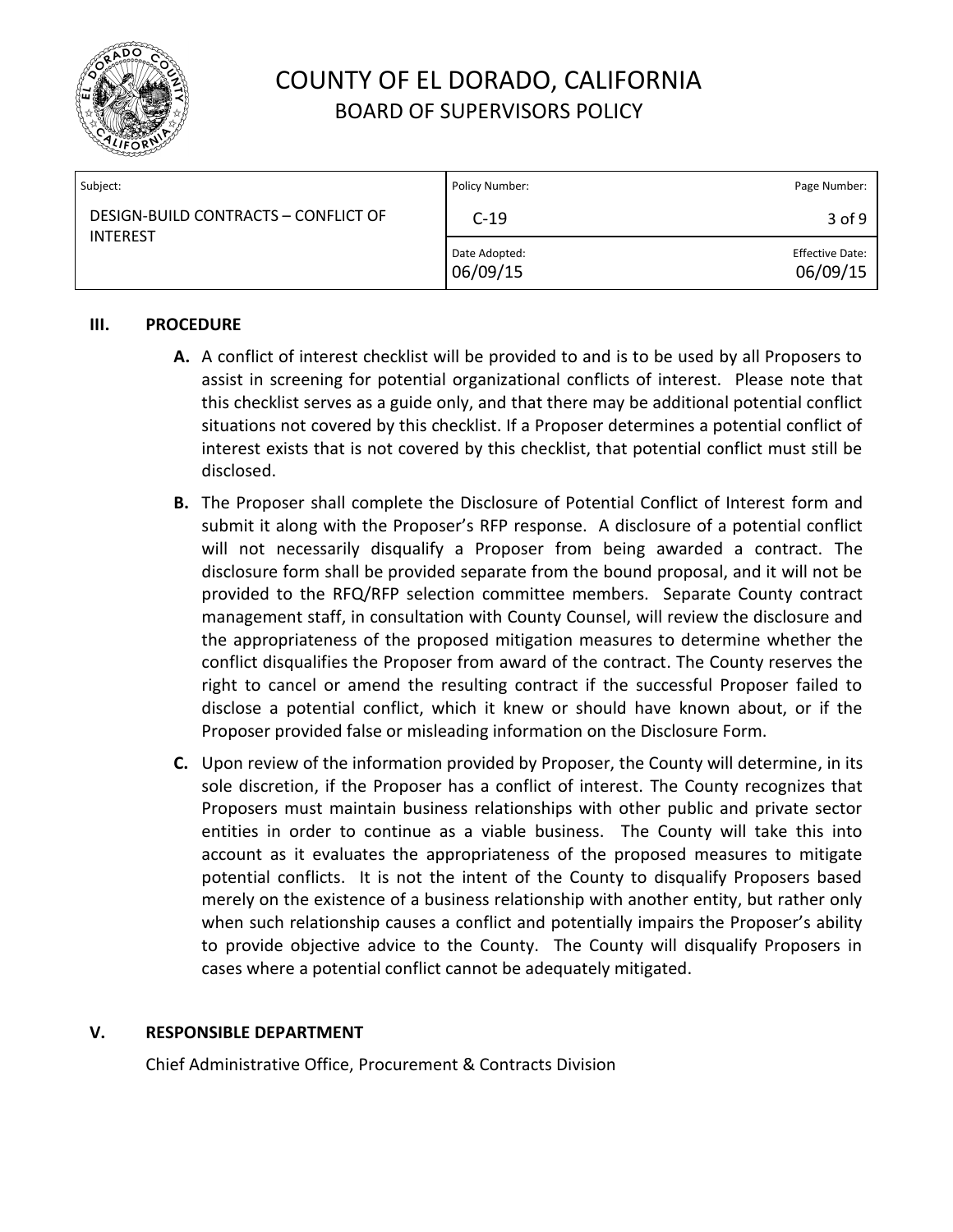

| Subject:                                                | Policy Number:            | Page Number:                       |
|---------------------------------------------------------|---------------------------|------------------------------------|
| DESIGN-BUILD CONTRACTS - CONFLICT OF<br><b>INTEREST</b> | $C-19$                    | 4 of 9                             |
|                                                         | Date Adopted:<br>06/09/15 | <b>Effective Date:</b><br>06/09/15 |

#### **VI. DATES ISSUED AND REVISED; SUNSET DATES:**

| <b>Issue Date:</b>                | 06/09/15 | <b>Sunset Review Date:</b>     | 06/08/19 |
|-----------------------------------|----------|--------------------------------|----------|
| <b>Original Adoption</b><br>Date: | 06/09/15 | <b>Previous Revision Date:</b> | N/A      |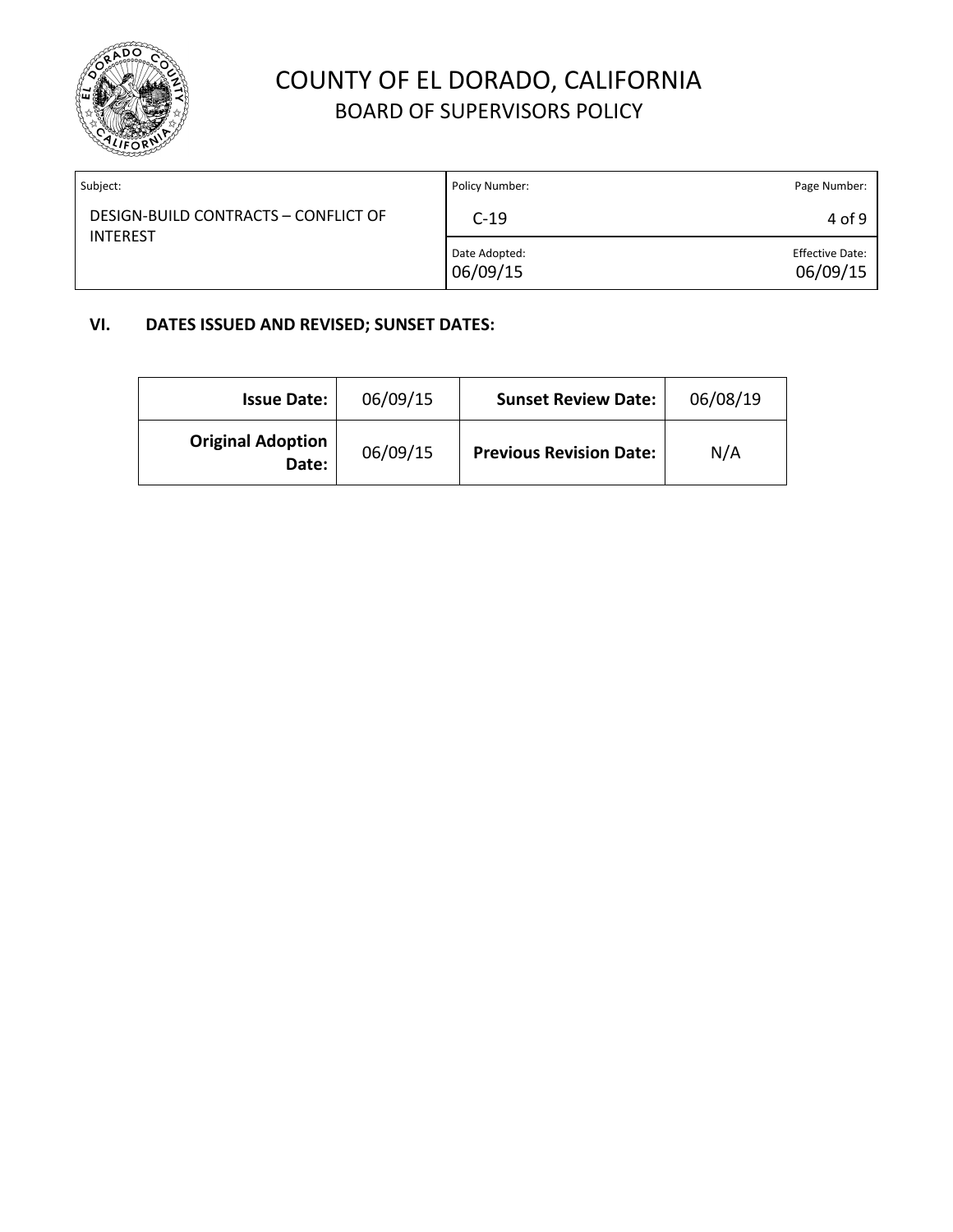

| Subject:                                                | Policy Number:            | Page Number:                       |
|---------------------------------------------------------|---------------------------|------------------------------------|
| DESIGN-BUILD CONTRACTS - CONFLICT OF<br><b>INTEREST</b> | $C-19$                    | 5 of 9                             |
|                                                         | Date Adopted:<br>06/09/15 | <b>Effective Date:</b><br>06/09/15 |

#### **CONFLICT OF INTEREST CHECKLIST**

As used herein, the word "Proposer" includes both the prime contractor/consultant and all proposed subcontractors/subconsultants.

#### **An organizational conflict of interest** *may* **exist in any of the following cases:**

- o The Proposer, or its principals, own real property in a location where there may be a positive or adverse impact on the value of such property based on the recommendations, designs or other deliverable required by this contract.
- o The Proposer is providing services to another governmental or private entity and the Proposer knows or has reason to believe, that the entity's interest are, or may be, adverse to the County's interest with respect to the specific project covered by this contract. **Comment:** the mere existence of a business relationship with another entity would not ordinarily need to be disclosed. Rather, this focuses on the nature of services commissioned by the other entity. For example, it would not be appropriate to propose on a County project if another entity has also retained the Proposer for the purposes of persuading the County to stop or alter the project plans.
- o The Proposer is providing design services to a private entity, including but not limited to developers, whom the Proposer knows or has good reason to believe, own or are planning to purchase property affected by the project covered by this contract, when the value or potential uses of such property may be affected by the Proposer's performance of work pursuant to this contract. "Property affected by the project" includes property that is in, adjacent to, or in reasonable proximity to the current or potential site for a project. The value or potential uses of the private entity's property may be affected by the Proposer's work pursuant to the contract when such work involves providing recommendations for property interest acquisition, access control and the design or location of frontage roads and interchanges. **Comment:** this provision does not presume Proposers know nor have a duty to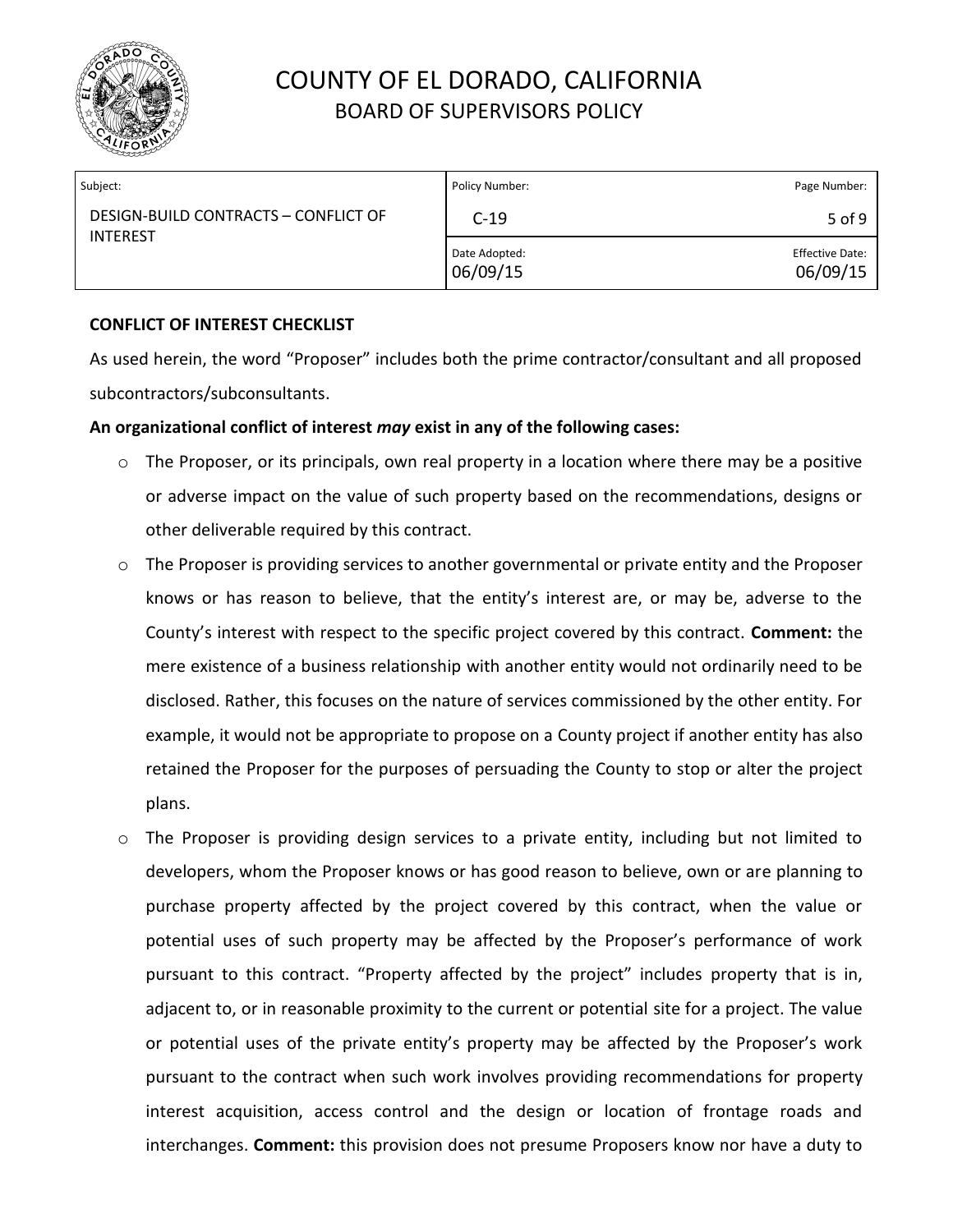

| Subject:                                                | Policy Number:            | Page Number:                       |
|---------------------------------------------------------|---------------------------|------------------------------------|
| DESIGN-BUILD CONTRACTS - CONFLICT OF<br><b>INTEREST</b> | $C-19$                    | 6 of 9                             |
|                                                         | Date Adopted:<br>06/09/15 | <b>Effective Date:</b><br>06/09/15 |

inquire as to all of the business objectives of their clients. Rather, it seeks the disclosure of information regarding cases where the Proposer has a reason to believe that its performance of work under this contract may materially affect the value or viability of a project it is performing for the other entity.

- o The Proposer has a business arrangement with a County employee or immediate family member of such employee, including promised future employment of such person, or a subcontracting arrangement with such person, when such arrangement is contingent on the Proposer being awarded this contract. This item does not apply to pre-existing employment of current or former County employees, or their immediate family members. **Comment:** this provision is not intended to supersede any statutes or policies applicable to County employees accepting outside employment. This provision is intended to focus on identifying situations where promises of employment have been made contingent on the outcome of this particular procurement. It is intended to avoid a situation where a Proposer may have unfair access to "inside" information.
- o The Proposer has, in previous work for the County, provided design services and such professional services that potentially provide the Proposer with an unfair advantage in preparing a proposal for this project. **Comment:** this provision will not, for example, necessarily disqualify a Proposer who provided surveying or material testing services for this project, however such work must be disclosed and all work products must be provided.
- o The Proposer has, in previous work for the County, been given access to "data" relevant to this procurement or this project that is classified as "private" or "nonpublic" under the California Public Records Act (see GC 6250-6270), and such data potentially provides the Proposer with an unfair advantage in preparing a proposal for this project. **Comment:** this provision is intended to avoid a situation where a Proposer has been provided information that cannot be provided to other Proposers.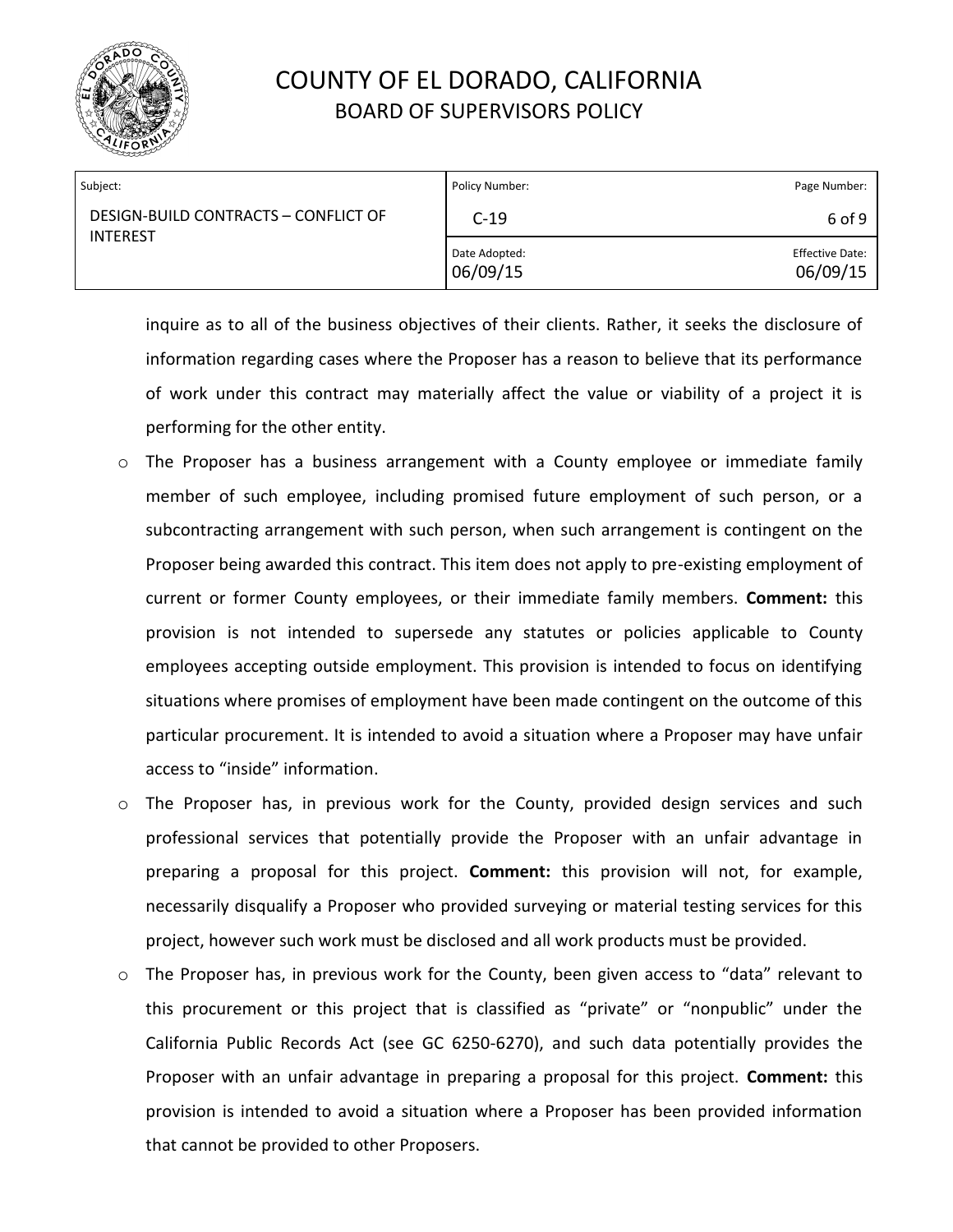

| Subject:                                                | Policy Number:            | Page Number:                       |
|---------------------------------------------------------|---------------------------|------------------------------------|
| DESIGN-BUILD CONTRACTS - CONFLICT OF<br><b>INTEREST</b> | $C-19$                    | 7 of 9                             |
|                                                         | Date Adopted:<br>06/09/15 | <b>Effective Date:</b><br>06/09/15 |

- o The Proposer has, in previous work for the County, managed or assisted in the management of the County's design-build program, performing such work as: helping to create the ground rules for this solicitation, writing this solicitation, or preparing evaluation criteria or evaluation guides for this solicitation.
- o The Proposer, or any of its principals, because of any current or planned business arrangement, investment interest, or ownership interest in any other business, may be unable to provide objective advice to the County.

After contract award, the consultant has an ongoing obligation to monitor its conflicts or potential conflicts of interest. The County has a right to ongoing enforcement of this Policy. If an organizational conflict of interest is discovered after contract award, the consultant must make an immediate and full written disclosure to the County that includes a description of the action that the consultant has taken or proposes to take to avoid or mitigate such conflicts. If an organizational conflict of interest is determined to exist and the consultant was aware of an organizational conflict of interest prior to award of the contract and did not disclose the conflict, the County may terminate the contract. If a new conflict of interest arises after contract award, and consultant's proposed measures to avoid or mitigate the conflict are determined by the County to be inadequate to protect the County, the County may terminate the contract. If the contract is terminated, the County assumes no obligations, responsibilities and liabilities to reimburse all or part of the costs incurred or alleged to have been incurred by consultant and is entitled to pursue any available legal remedies.

For other potential conflicts of interest not mentioned specifically above (e.g. employee changing companies, merger/acquisitions of firms, property ownership, business arrangements, financial interest) consultant shall disclose and address any conflicts of interest or potential conflicts of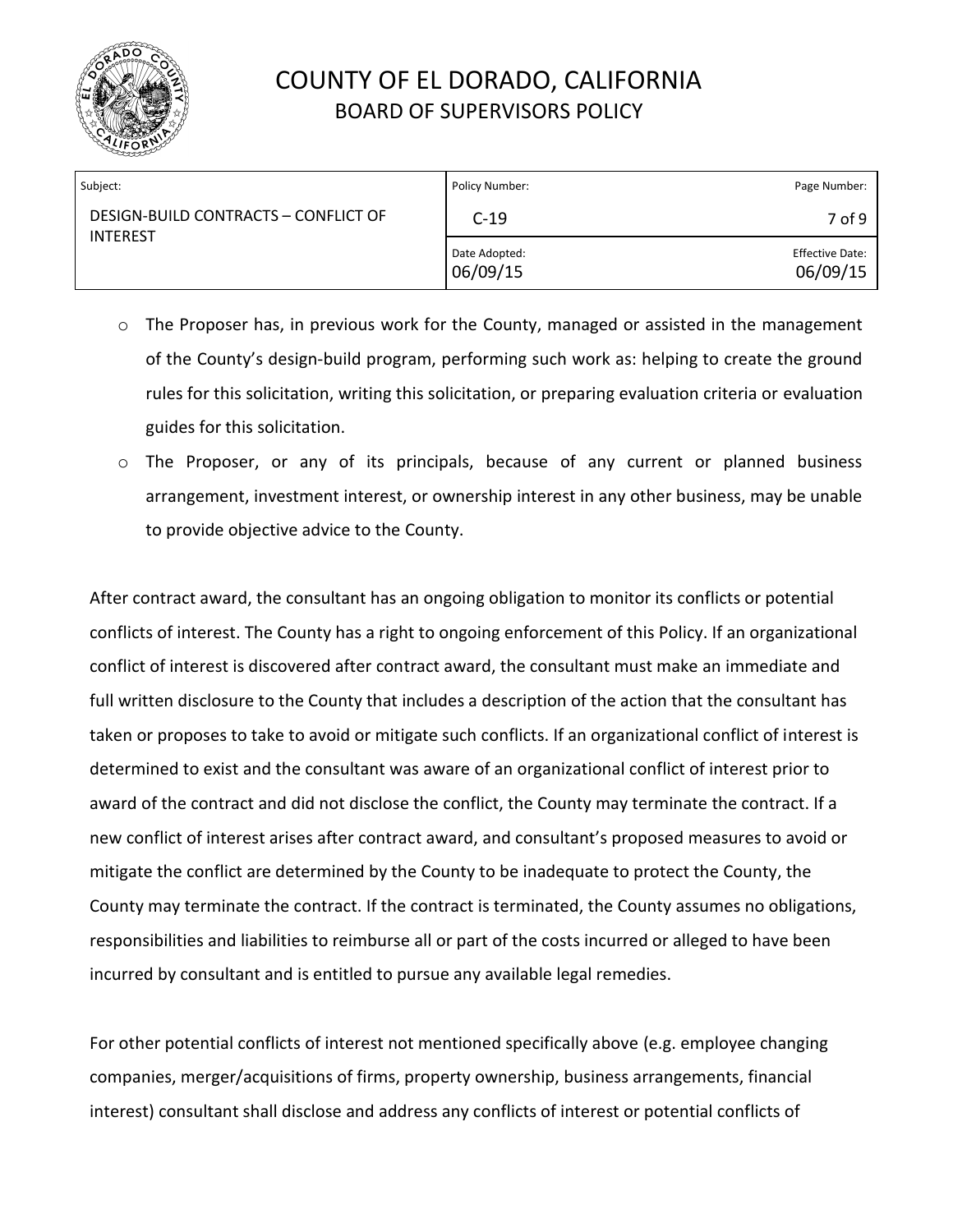

| Subject:                                                | Policy Number:            | Page Number:                       |
|---------------------------------------------------------|---------------------------|------------------------------------|
| DESIGN-BUILD CONTRACTS - CONFLICT OF<br><b>INTEREST</b> | $C-19$                    | 8 of 9                             |
|                                                         | Date Adopted:<br>06/09/15 | <b>Effective Date:</b><br>06/09/15 |

interest when participating as or joining a Design-Build Team. The County will then determine if a conflict of interest exists.

The successful Proposer and affiliates of the successful Proposer are prohibited from competing on any agreement to provide construction inspection services for the design-build project. Except for subconsultants whose services are limited to providing surveying or material testing information, no subconsultants who provided design services in connection with the design-build project shall be eligible to compete for any agreement to provide construction services for the design-build project.